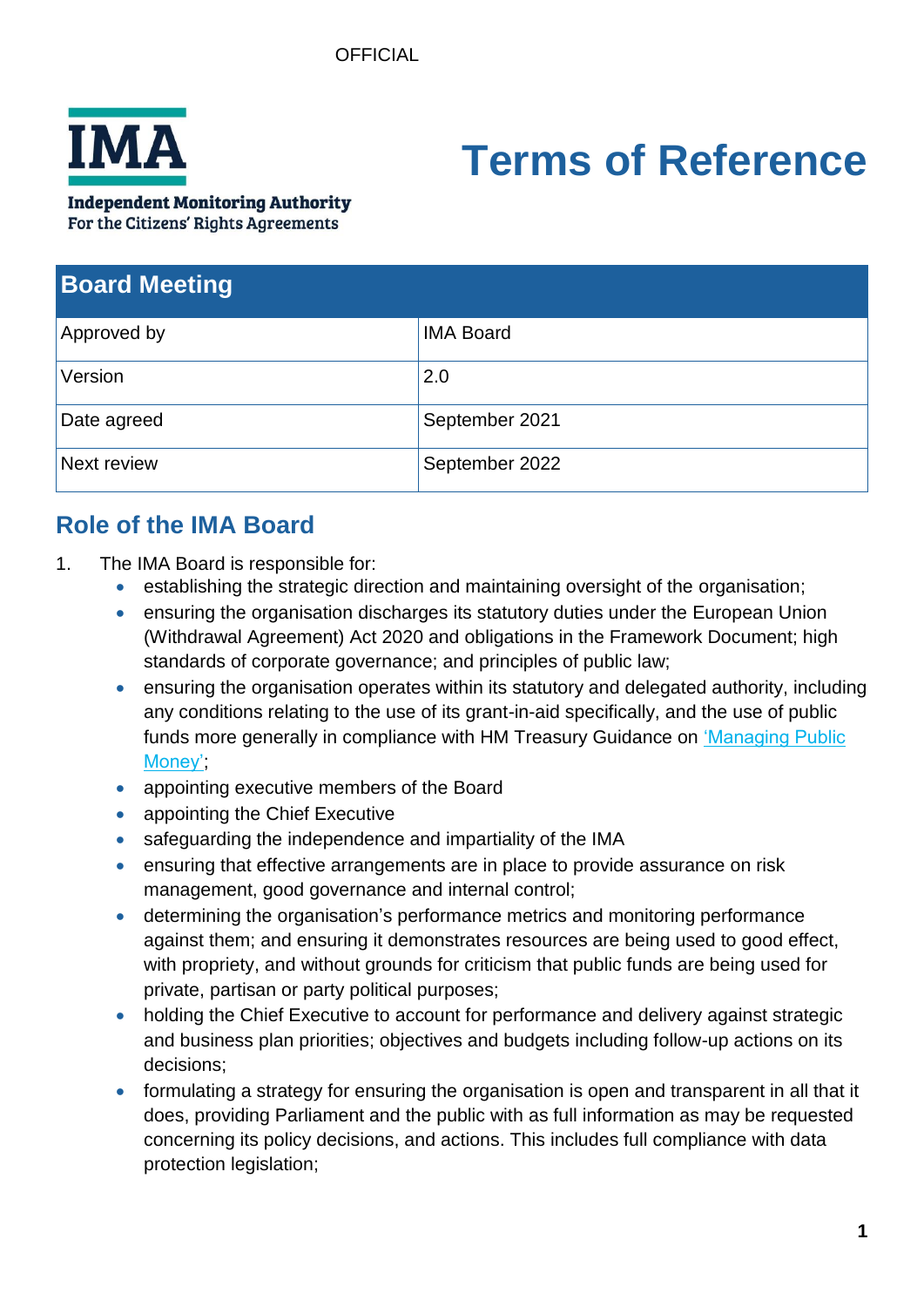- ensuring that the IMA develops MOUs with the government departments and other Authorities and Administrations of which it provides oversight (as it considers appropriate);
- making publicly available annual reports, and, where practical and appropriate, release summary reports of meetings and invite evidence from members of the public on matters of public concern;
- promoting and protecting the organisation's position, values, mission, vision, integrity, image and reputation; and

# **Board reserved matters**

2. The following matters are reserved to the Board (reserved matters):

## **Regulation and control**

- approval of delegation of any of the Board powers to Committees, non-executive members, the Chief Executive or employees;
- review and approval of the organisation's overall corporate governance arrangements, taking into account the advice of the Audit and Risk Assurance Committee;
- approval of taking/termination of leases for office accommodation;
- approval of Board and Committee schedule of meetings;

## **Appointments**

- appointing executive members to the Board
- appointing and dissolving Committees and their Chairs;
- approving terms of reference of Committees;
- appointing and terminating the appointment of the Chief Executive;
- approval of Executive Team appointments;

## **Strategy, Business Plan and budget**

- approving (including varying) the Strategic Plan;
- approving the annual Business Plan and endorsing the annual budget;
- ensuring the statement of accounts complies with any directions given by the Secretary of State;

## **Operational decisions**

- approving the policy content of strategic documents e.g. Strategic Plan;
- approving the annual report to be submitted to the specialised committee on citizens' rights (Withdrawal Agreement) and the Joint Committee (EEA EFTA Separation Agreement) (to note, it will also be shared with the governments of the UK and Gibraltar, who in turn all must lay before their relevant legislature).
- approve the IMA's Annual Report and Accounts
- approving the scheme of financial delegation;
- approving major changes to the organisation; and
- considering and approving, on the recommendation of the Chief Executive, strategic policies relating to the discharge of the organisation's statutory functions;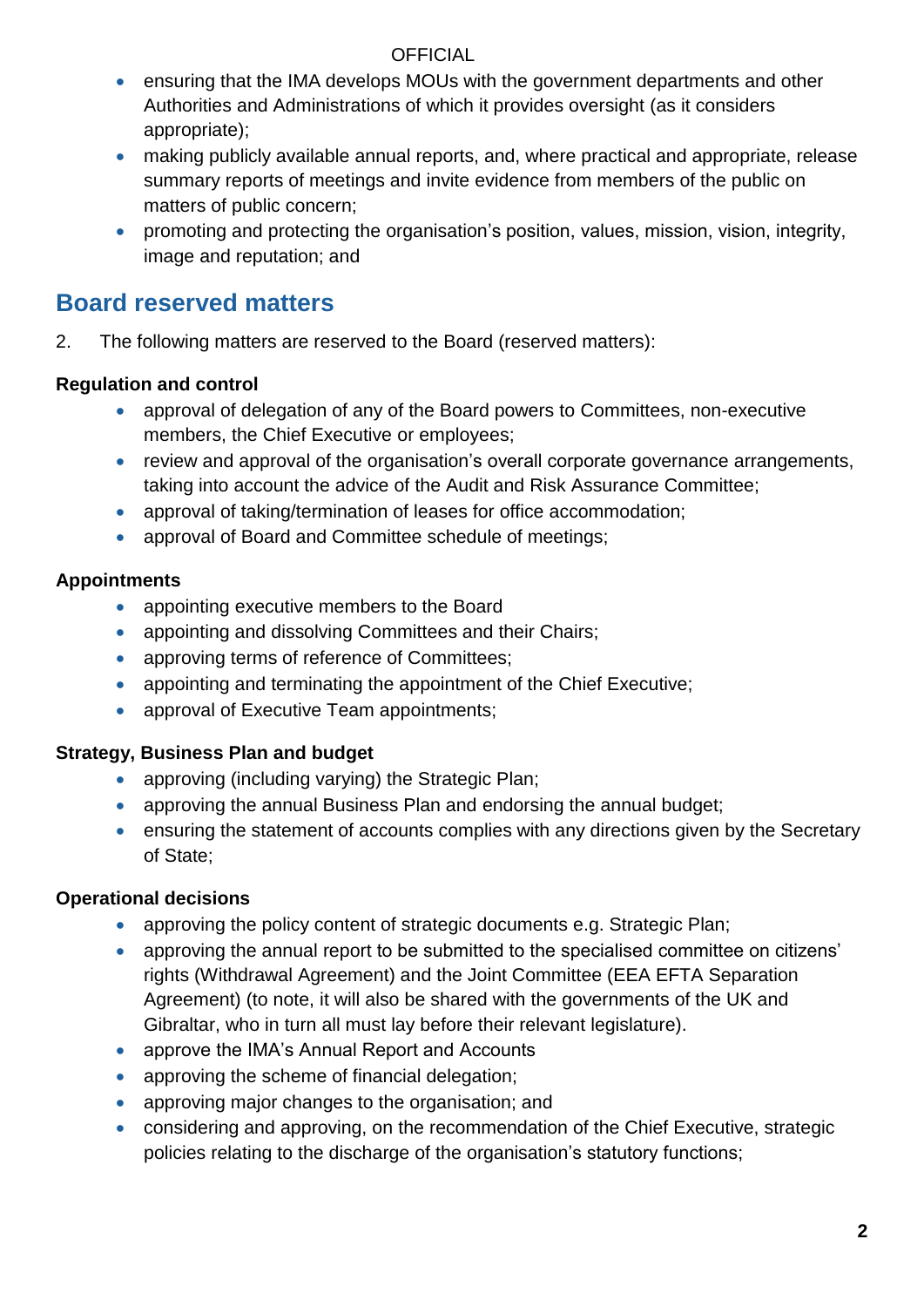#### **Risk management**

- approving the strategy and policy for management of risk;
- approving the Corporate Risk Register and;
- considering reports on risk management and financial controls, on request or as brought to their attention by the Chief Executive or the Chair of the Audit and Risk Assurance Committee;

#### **Financial and performance reporting arrangements**

- appraising performance of the organisation's affairs, which shall include:
	- monitoring performance against strategic and business plan objectives; equality objectives under the public sector equality duty; and any other targets set by the Board, including use of financial resources. This will be by means of receipt of reports from the Chief Executive;
	- approving and reviewing the Framework Document with Government;
	- approving and presenting the organisation's statement of accounts to the Secretary of State and the Comptroller and Auditor General;
	- maintaining oversight of the Chief Executive's objectives through receipt of reports from the Chief Executive; and
	- approving the organisation's key performance indicators.
- This does not preclude the Chair or the Board deciding other matters, non-reserved, should they come to the Board for discussion or decision. The Board may decide on any matter it wishes that is within its legal powers.

# **Delegations**

## **General**

- 3. The Board is empowered under the European Union (Withdrawal Agreement) Act 2020 to delegate the discharge of a function (including, for the avoidance of doubt, what would otherwise be a Reserved Matter) to:
	- a Committee;
	- a Member:
	- an employee; or
	- a contractor.
- 4. Any delegation made by the Board may be limited or made subject to conditions and may allow sub-delegations. The nature and scope of new and amended delegations from the Board will be recorded in the minutes of Board meeting where these decisions are taken.
- 5. The Board may vary, revoke or add to any existing non-statutory delegations it has made in exercise of its powers.
- 6. The Board remains responsible for all of its functions under the European Union (Withdrawal Agreement) Act 2020, even those delegated to a Committee, Member, or an employee.

#### **Delegations to Committees**

- 7. The IMA Board has established three Committees to support its work:
	- Audit and Risk Committee
	- Delivery and Impact Committee
	- HR and Remuneration Committee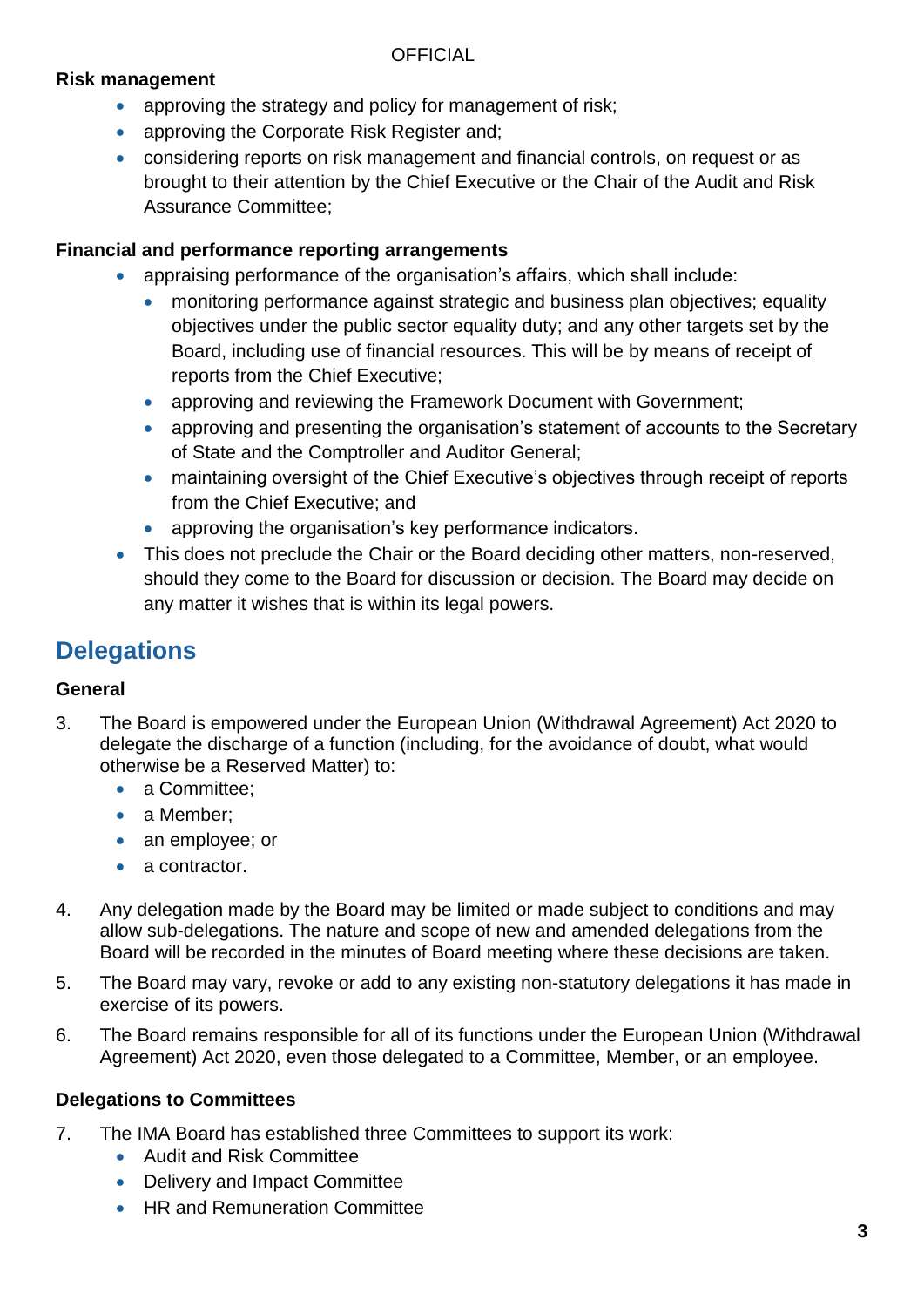8. The detail of their work can be found in their own terms of reference.

## **Executive Decision-Making Groups**

- 9. For the ongoing management of the IMA, its programmes, projects and regulatory activity the Chief Executive may set up executive decision-making groups, boards, panels or similar groups. These will typically have an officer only membership, be overseen by an Executive Director and will report to the Board through routine summary reports. The IMA currently has in place three such groups.
	- Organisational Development Group
	- Emerging Issues Group
	- Resourcing and Delivery Group

## **Records of delegations**

10. Decisions on delegations must be minuted.

# **Delegations to the Chief Executive**

- 11. The Board has delegated to the Chief Executive, in consultation with the Chair as appropriate, the discharge of all functions of the IMA other than:
	- any Reserved Matter:
	- any matter delegated to a Committee.

# **Membership and Attendance**

- 12. The Board consists of:
	- The Chair
	- Appointed non-executive members (maximum 6)
	- Chief Executive
	- Appointed executive members (maximum 3)
- 13. The Board will be chaired by the Chair. The Chair may, if they so choose, nominate a nonexecutive member as a deputy to chair the meeting in their absence.
- 14. The meeting is not quorate unless at least half the members appointed are present, and a majority of the members present are non-executive members.
- 15. In the event that quorum is not reached, decisions will be made by Chair's action, by correspondence or will be deferred to the next Board meeting.
- 16. Membership is based on terms of appointment for non-executive members and permanent organisational roles in the case of executive members.
- 17. With the Chair's consent, other staff may be invited to participate where they have a particular interest or involvement in agenda items.

# **Process**

- 18. The IMA Board will meet monthly while the IMA is becoming established and then quarterly once appropriate. Additional meetings may be convened when considered necessary and business may be conducted by correspondence. Such items will be noted in the agenda as having been determined and their resolution subsequently logged.
- 19. Meeting will normally be in private session, although the IMA Board will hold an annual Meet the Board session separate to their formal meetings.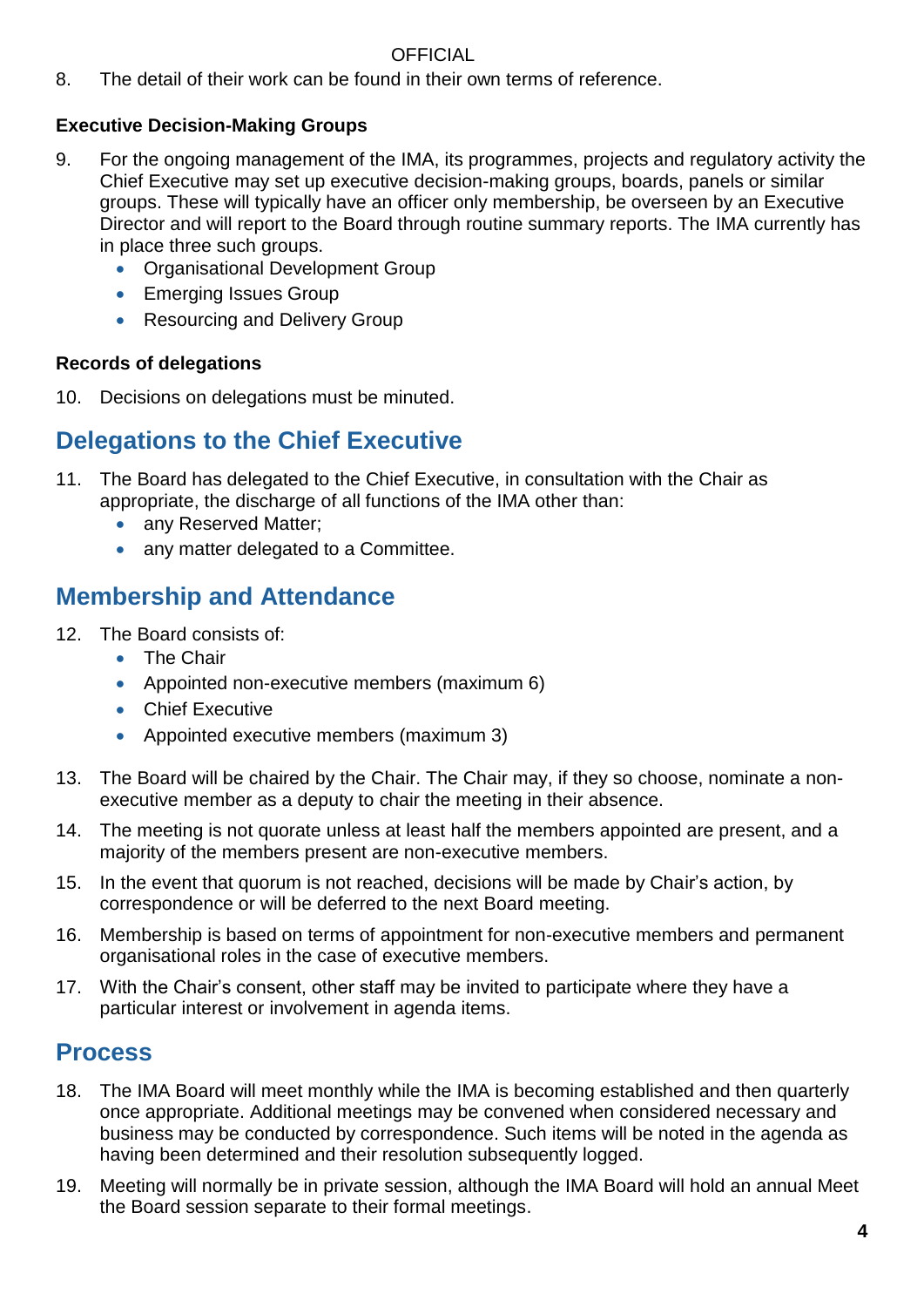- 20. The following will be standing agenda items:
	- Previous minutes and actions
	- Declaration of Interest(s)
	- Matters arising from Committees
	- Chair report
	- Chief Executive report / Operational update
	- Performance report
	- Finance report
	- Business for noting (i.e. where business has taken place outside of the meeting, it should be noted for audit trail purposes).
- 21. The Chair will agree the meeting agenda and where necessary will discuss an agenda item with the originator of a proposal prior to the meeting to clarify purpose and presentation.
- 22. The Senior Governance Manager will maintain the minutes, rolling action sheet, and decisions log to provide a record of business conducted and decisions/escalations made, inside and outside of the regular meeting.

# **Decision-making**

23. The Board will seek to achieve consensus on all decisions. Where this is not possible, the collective decision will be made on a majority of the quorum, with the Chair, or in their absence their deputy where one has been appointed, holding a casting vote.

## **Decisions by Correspondence**

24. The Chair may, where they deem it necessary, request that the Board take decisions by correspondence. In such cases the Chair shall consult the Board Members and a decision shall be made as per the paragraph above.

## **Decisions by Chair's Action**

- 25. Chair's action may be used in exceptional circumstances where a decision is required urgently, and it is not possible to wait for the next meeting nor to consult the membership by correspondence. In such cases the Chair may take a decision on any matter within the Board's delegated authority.
- 26. All decisions made by correspondence or Chair's Action must be reported at the next Board meeting and recorded in the minutes.

# **Conduct**

27. Committee Members must be honest and impartial in the exercise of their duties. They must not allow their judgement or integrity to be compromised or permit there to arise any reasonable grounds for suspicion as to the compromise of their judgement and integrity. Committee members will be expected to abide by standards enunciated in The Seven Principles of Public Life.

# **Papers and Reporting**

28. Papers must be concise and clearly set out: the issues, the action requested of the Board the actual or potential impact and any relevant financial or other considerations. Papers